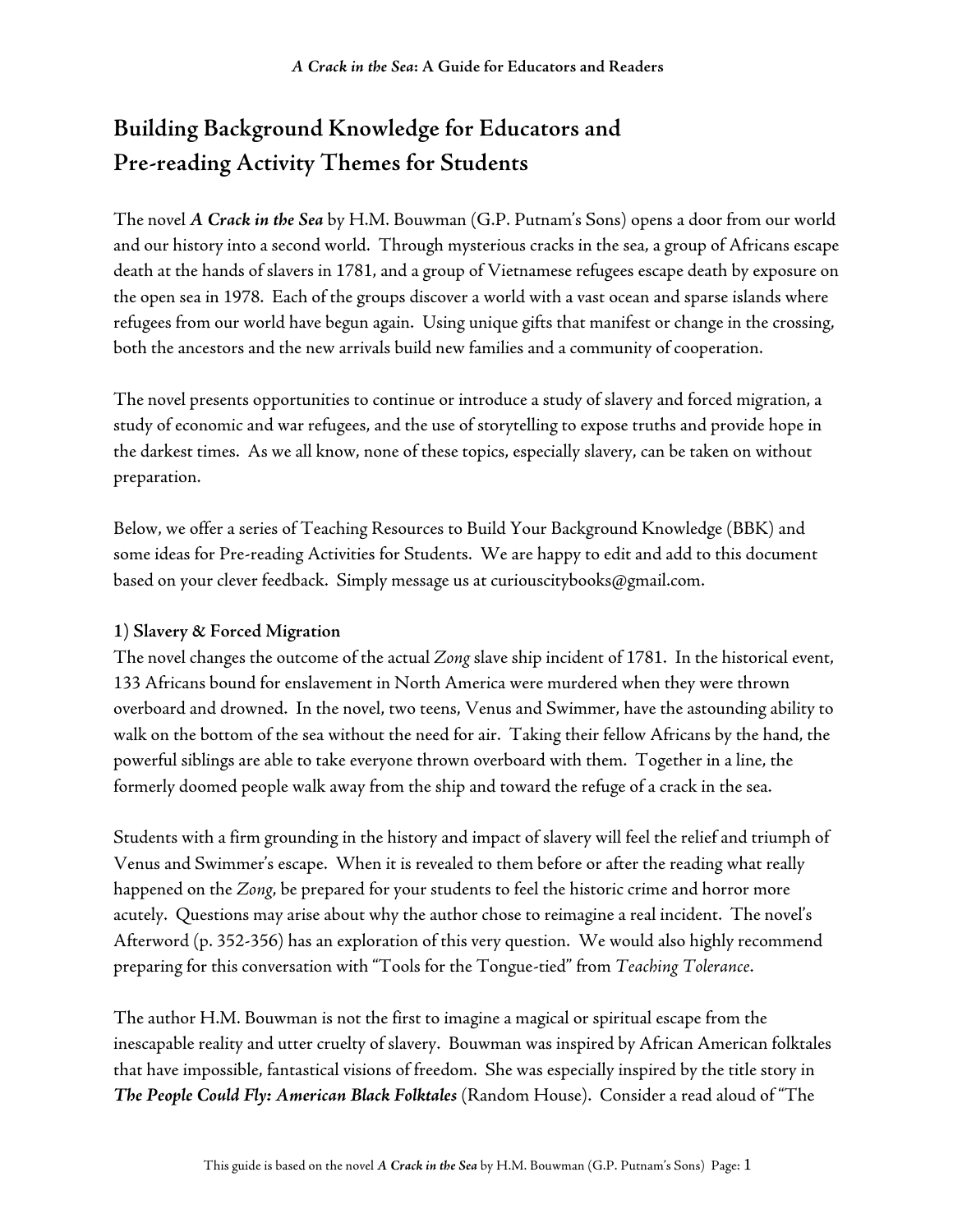People Could Fly" story before students read *A Crack in the Sea*. Explore the role folktales by enslaved people play in offering hope in an utterly hopeless situation.

## **Teaching Resources:**

a) "Tools for the Tongue-tied" from *Teaching Tolerance* (Highly Recommended) This toolkit shows how *Teaching Tolerance's* Critical Practices for Anti-bias Education can help foster safe and effective instruction about the sensitive and serious topic of slavery. http://www.tolerance.org/teach-sensitive-topics

b) "What Learning About Slavery Can Teach Us About Ourselves" by James W. Loewen for *Teaching Tolerance* http://www.tolerance.org/magazine/number-55-spring-2017/feature/what-learning-aboutslavery-can-teach-us-about-ourselves

c) "Children in the Slave Trade" by Colleen A. Vasconcellos, University of West Georgia in Children and Youth in History http://chnm.gmu.edu/cyh/case-studies/141

## **Age-Level Texts for BBK or Classroom Reading:**

a) *A powerful visual exploration of the slave trade: The Middle Passage: White Ships/ Black Cargo* By Tom Feelings (Author), John Henrik Clarke (Introduction)

Focuses attention on the torturous journey which brought slaves from Africa to the Americas, allowing readers to bear witness to the sufferings of an entire people.

b) *To envision Venus and Swimmer's lives if they had been enslaved in North America: To Be a Slave* By Julius Lester and illustrated by Tom Feelings (Puffin)

What was it like to be a slave? Listen to the words and learn about the lives of countless slaves and ex-slaves, telling the stories of their forced journey from Africa to the United States, their work in the fields and houses of their owners, and their passion for freedom. You will never look at life the same way again.

c) *For a primary source on enslavement: Narrative of the Life of Frederick Douglass, An American Slave*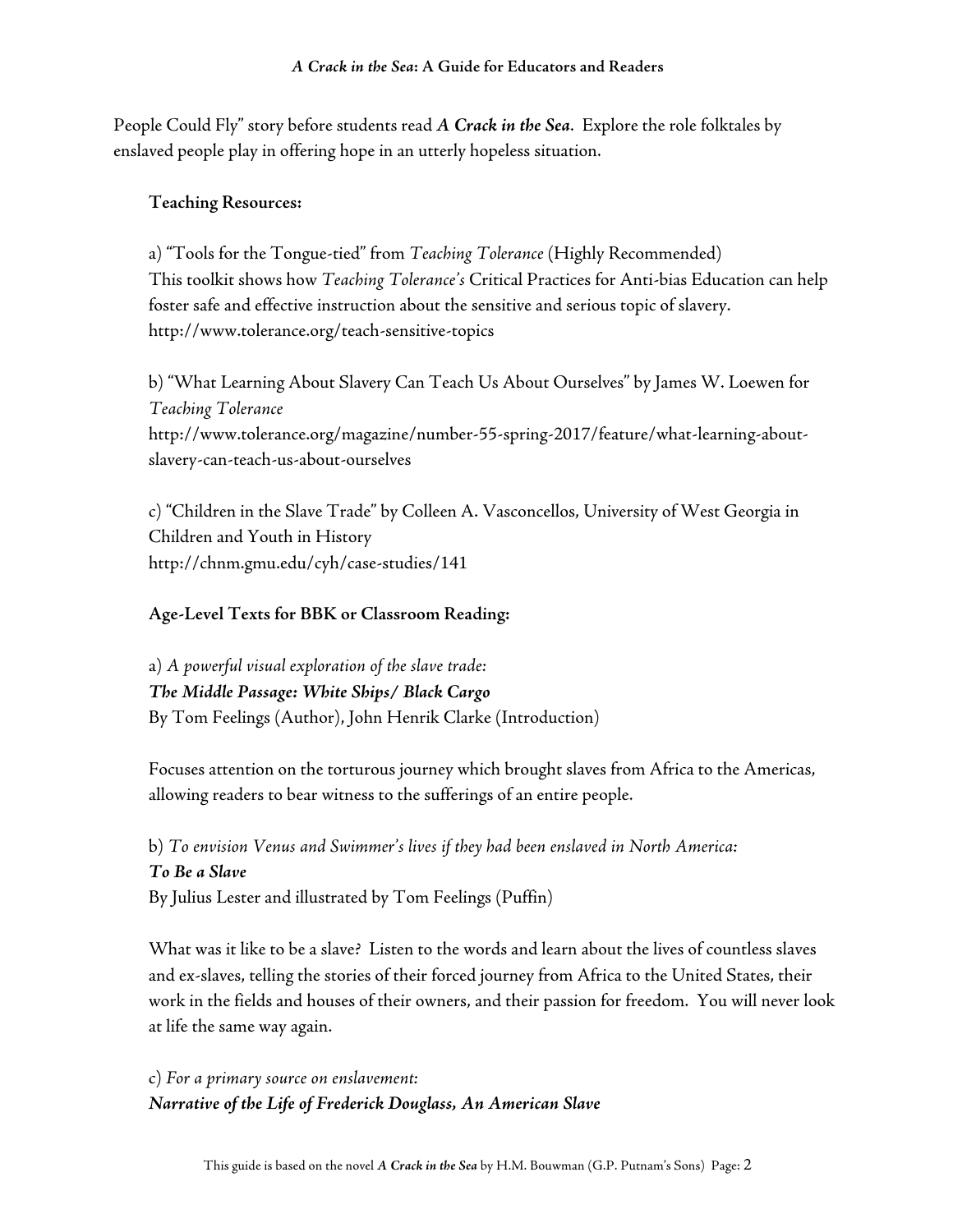By Frederick Douglass (Various Publishers)

This dramatic autobiography of the early life of an American slave was first published in 1845, when its young author had just achieved his freedom. Douglass' eloquence gives a clear indication of the powerful principles that led him to become the first great African-American leader in the United States.

d) *To share folktales featuring freedom: The People Could Fly: American Black Folktales* By Virginia Hamilton and illustrated by Leo Dillon and Diane Dillon Ph.D. (Random House)

Retells 24 black American folk tales in a sure storytelling voice: animal tales, supernatural tales, fanciful and cautionary tales, and slave tales of freedom.

e) *To share a story of a rare escape from enslavement and repatriation to Africa: Africa Is My Home: A Child of the* **Amistad** By Monica Edinger and illustrated by Robert Byrd (Candlewick Press)

Inspired by a true account, here is the compelling story of a child who arrives in America on the slave ship *Amistad* —and eventually makes her way home to Africa.

### **2) Immigration & Refugees**

In *A Crack in the Sea*, the inhabitants of the second world are refugees from this world. Explore students' understanding of refugee situations. Why do people flee their own countries for another? Explore historical and/or current situations where countries have been welcoming to refugees and where they have not. For example, explore how Syrian and other refugees have crossed the Mediterranean Sea in recent years in hopes of resettling in Europe. Explore how Jewish refugees during WWII were both saved and lost because of American refugee policy.

It is important to clarify that many African Americans in this country cannot be lumped into the discussion of "America as a country of immigrants." (Neither can Native Americans.) Descendants of enslaved Africans are not here by immigration but because of a crime against humanity—slavery and forced migration. It may be worth exploring that Thanh and his extended family could have been ultimately welcomed to America as refugees if they had made landfall. Venus, Swimmer, and their people, however, had no hope in 1781 that America would shelter them from enslavement or death.

### **Teaching Resources:**

a) "Teaching Resources" from the UNHCR: The UN Refugee Agency http://www.unhcr.org/en-us/teaching-resources.html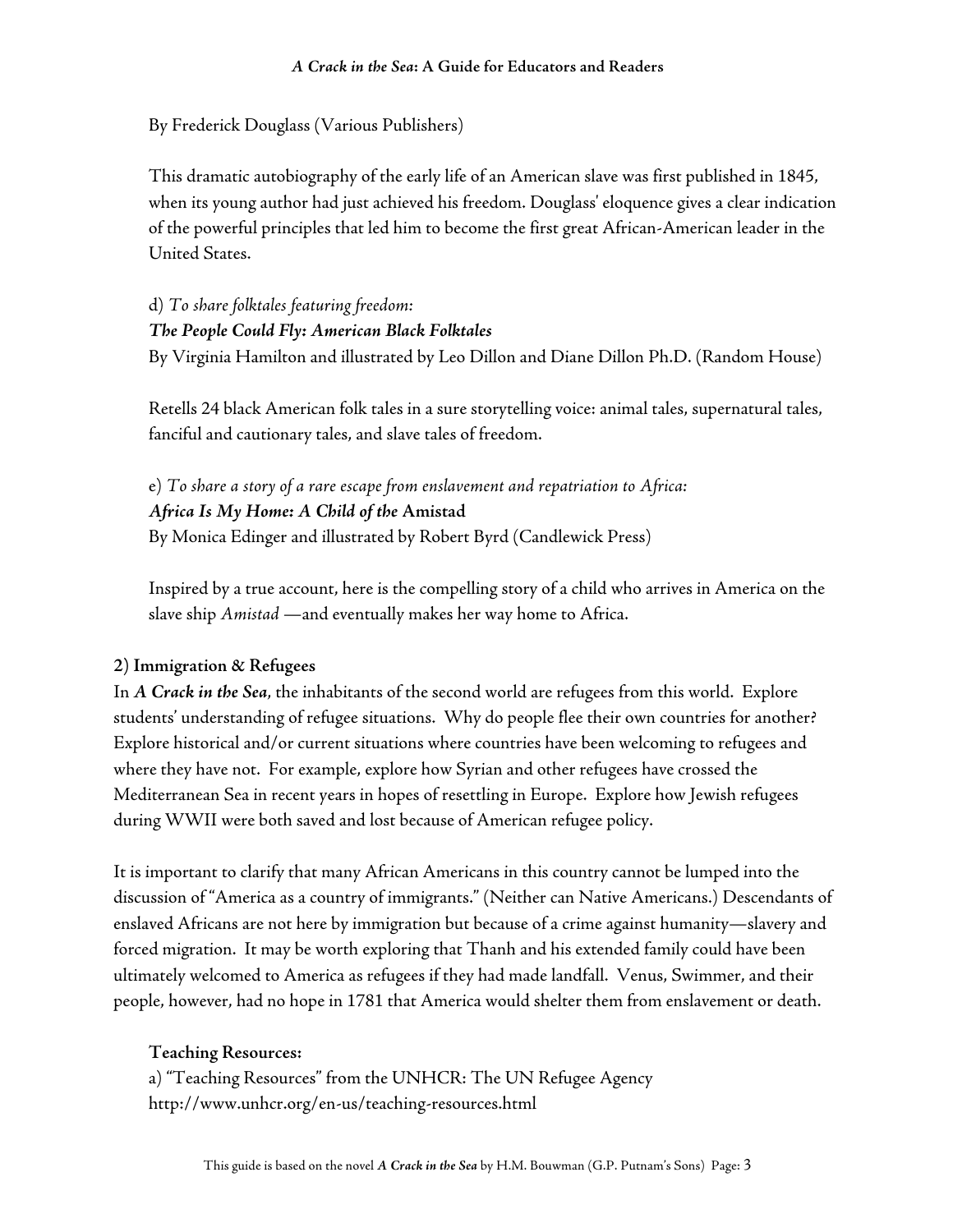b) "Teaching About the Refugee Crisis and Making a Difference" from IAmSyria.org http://www.iamsyria.org/teaching-about-the-refugee-crisis-and-making-a-difference.html

c) "Holocaust Encyclopedia: Refugees" from the United States Holocaust Memorial Museum https://www.ushmm.org/wlc/en/article.php?ModuleId=10005139

### **3) Vietnamese Refugees, mid-1970s and following**

Vietnamese people like Thanh and his extended family took to the sea in boats because of the economic destruction and political retribution following the conclusion of the Vietnam War in 1975. Approximately 2 million Vietnamese left the country between 1975 and 1995 in hopes of starting a new life elsewhere. Close to 800,000 people left in boats and made landfall in Indonesia, Malaysia, the Philippines, Singapore, Hong Kong, and Thailand. 500,000–600,000 are estimated to have been lost at sea. The majority of those who made it to Southeast Asian refugee camps were settled in Australia, Canada, France, Germany, the UK, and the United States.

## **Teaching Resources:**

a) *For BBK and a lesson plan on what it would mean to leave home:*

"Vietnamese Boat People: Separation & Loss" from Teaching about Asian Pacific Americans: Effective Activities, Strategies for Classrooms and Communities edited by Edith Wen-Chu Chen and Glenn Omatsune (Rowman & Littlefield) Pages 7-9 bit.ly/TeachBoatPeople

b) *To share a first-person account of a 16-year-old "boat person":* Video: Being a refugee is not a choice: Carina Hoang at TEDxPerth

In this remarkable and emotional talk, author and former refugee Carina Hoang discusses her experience as a "boat person." https://youtu.be/JwkVk16xecw

c) *To make a connection between the Vietnamese refugee crisis and Syrian refugee crisis:* Video: "Syrian refugee crisis: Lessons from Vietnamese boat people from CBC News" from CBC News, 9/11/15

CBC reporter Judy Trinh was four years old when her family fled from Vietnam. She compares her experience to that of refugees fleeing the Middle East and North Africa. https://youtu.be/M3U1WrvThLo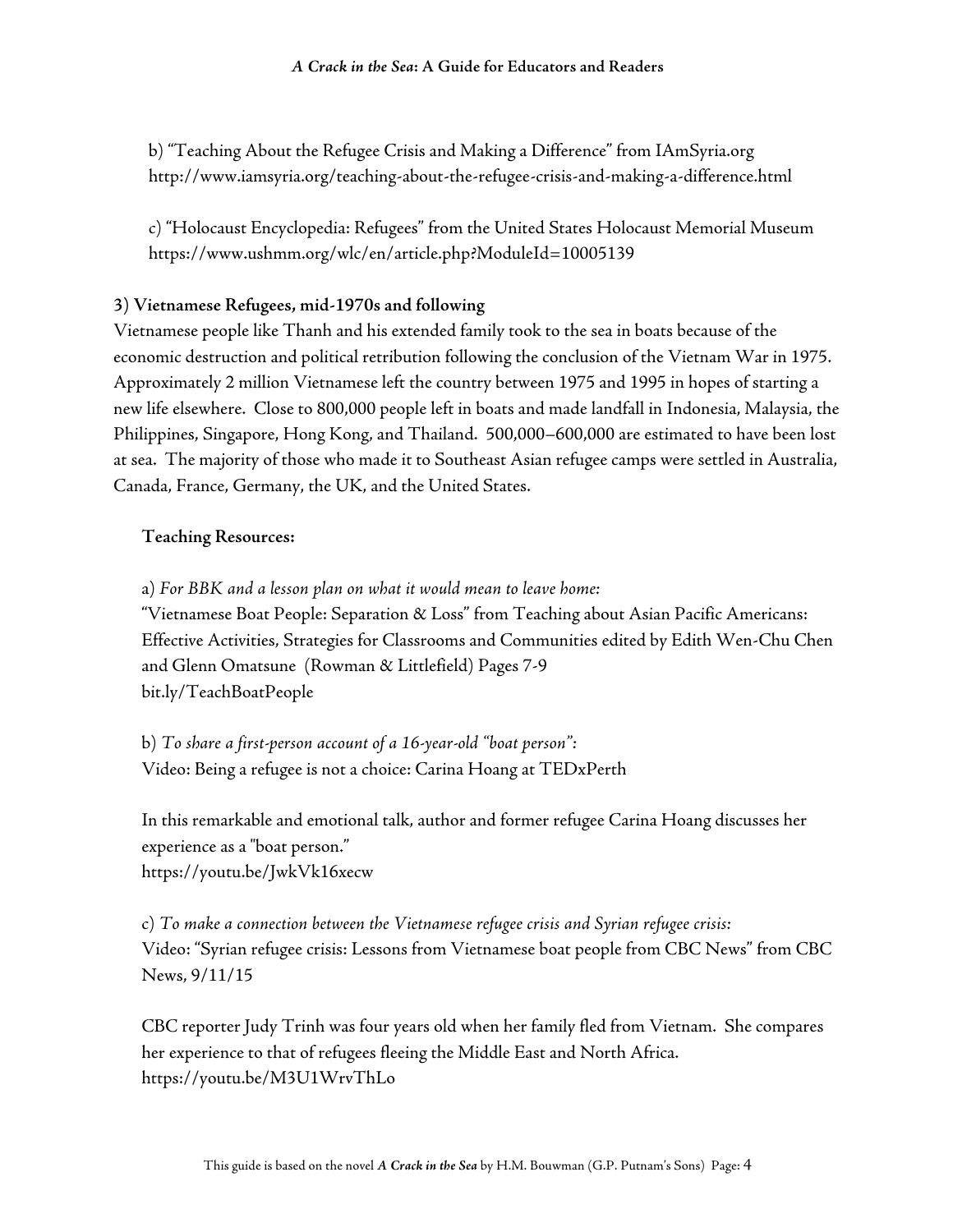## **Age-Level Texts for BBK or Classroom Reading:**

### a) *A Different Pond*

By Bao Phi and illustrated by Thi Bui (Capstone Young Readers)

Acclaimed poet Bao Phi delivers a powerful, honest glimpse into a relationship between father and son—and between cultures, old and new. Together with graphic novelist Thi Bui's striking, evocative art, Phi's expertly crafted prose reflects an immigrant family making its way in a new home while honoring its bonds to the past*.*

- b) *Inside Out and Back Again*
- By Thanhha Lai (HarperCollins Publishers)

Inspired by the author's childhood experience of fleeing Vietnam after the Fall of Saigon and immigrating to Alabama, this coming-of-age debut novel told in verse has been celebrated for its touching child's-eye view of family and immigration.

c) *Weeping Under the Same Moon*

By Jana Laiz (Crow Flies Press)

Mei is an artist whose life has been disrupted by the Vietnam War. Her anguished parents send her away on a perilous escape during the exodus of thousands of Vietnamese refugees known as "Boat People." In Mei's words, we learn of the dangers she faces caring for her two younger siblings on a sea journey fraught with hunger, thirst and deprivation, leaving behind everything she loves, to find refuge for her family.

d) *To be given context for the Vietnam War that led to the refugee crisis: Vietnam: A History of the War* By Russell Freedman (Holiday House)

Newbery Medalist Russell Freedman provides a succinct account of perhaps the most puzzling and contentious of America's wars.

### **4) Family**

In both the first and second worlds of *A Crack in the Sea*, families are made and remade based on circumstance and connection. Explore different definitions of how family happens: birth, adoption, foster care, blended, and chosen vs. biological. Create a chart that allows for characters to fall under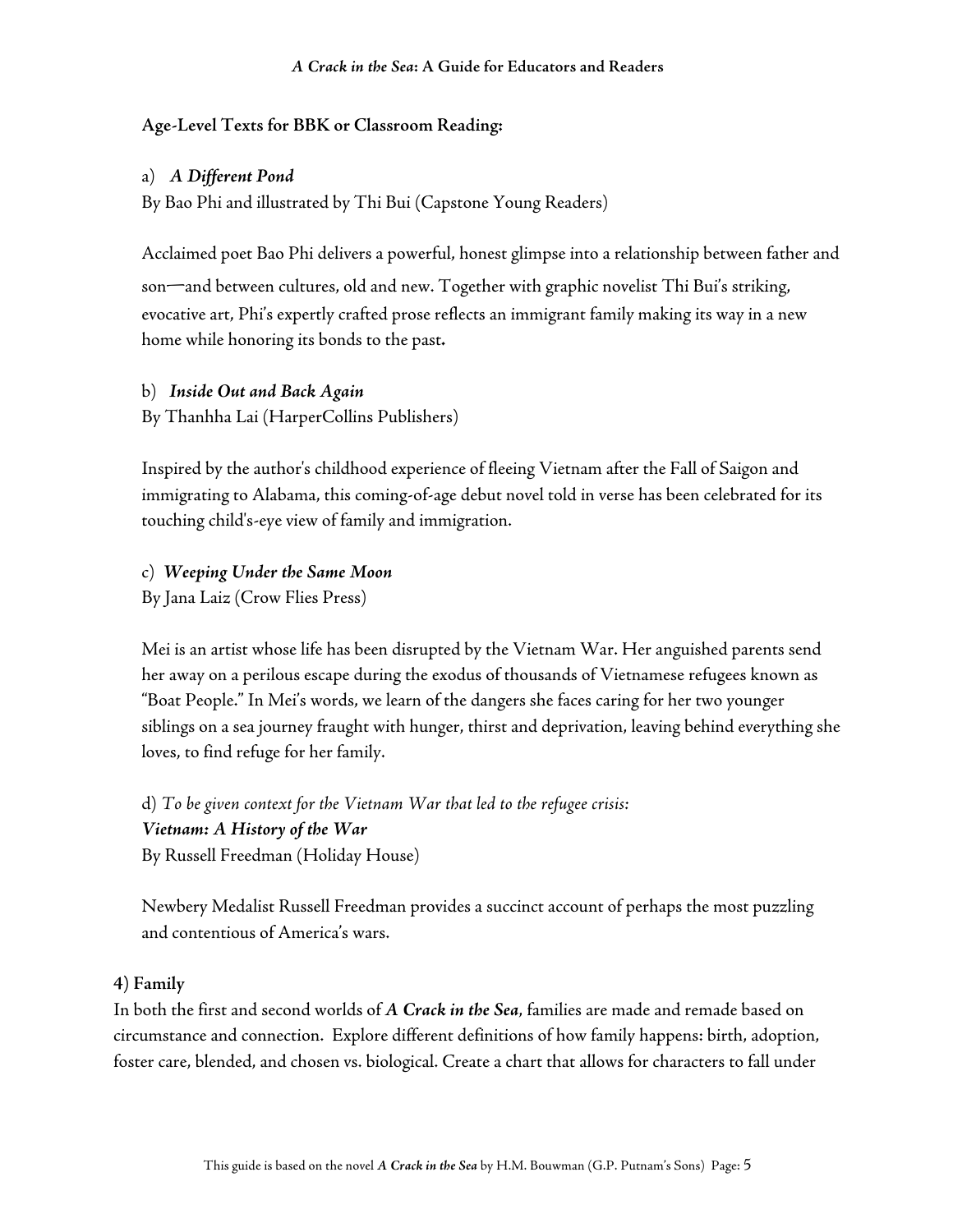the different categories as you read the story. Have students take note of how their family may fit under more than one of the categories at the same time.

#### **5) Gifts**

The characters in the novel have extraordinary (and ordinary) gifts that allow them to support their community in astounding and unexpected ways. Have students brainstorm a list of gifts and talents they possess. Have them add to the list as they read the story. After the reading, have them envision how that talent would change if they crossed to the second world and how it would help the communities they found there. Consider connecting this gifts conversation to what gifts immigrants bring to their adopted country.

#### **6) Fantasy Genre & Social Issues**

Fantasy writer Beth Webb stated, "People are inclined to write off fantasy as escapism, but in fact it's a roundabout way of engaging with genuine problems." *A Crack in the Sea* will not be the first fantasy book your students have read that has something serious to say about the state of world. Prior to reading this novel, ask your students to name their favorite fantasy novels and ask them if those books comment on any social issues in our world. For example, the Percy Jackson series addresses ADHD, and the Hunger Games series addresses reality TV and televised violence.

After the reading, you might read aloud the final two paragraphs of the Afterword (p. 355-356) and explore student impressions. Explore their feelings about the author adding fantasy elements to the story of refugees lost at sea and Africans murdered by their captors.

The final sentence of the Author's Note reads, "And sometimes, I think—I hope—a book can help us see that, and have courage, and take action." Will reading this book inspire your readers to "take action"? If there is no "crack in the sea" for the people forced to take the Middle Passage or for refugees lost at sea, what is the responsibility of readers to make this world better? What do they want to change? How can they start to make that happen? You might consider having this conversation after the reading and providing some resources on social action.

#### **Teaching Resources:**

"The real purpose of fantasy" by Beth Webb for *The Guardian*, 4/23/07 https://www.theguardian.com/books/booksblog/2007/apr/23/bridgingthegapswhyweneed

#### **Age-Level Texts for BBK or Classroom Reading:**

#### a) *Kids Make It Better: A Write-in, Draw-in Journal*

By Suzy Becker (Workman Publishing Company, Inc.)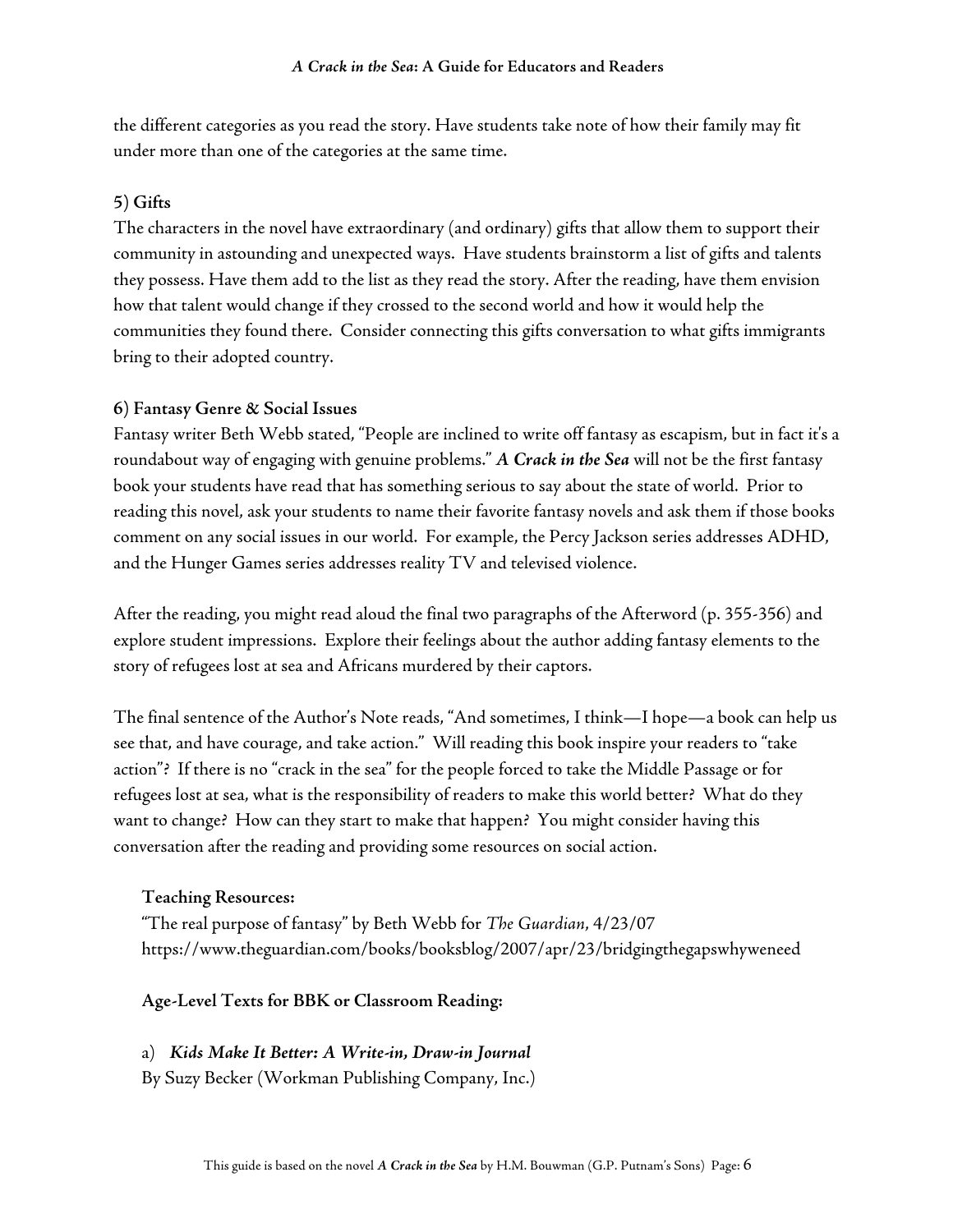This guide is a marvelously interactive way to involve kids in the challenges of life, from what to do about the ozone layer to how to mend a broken heart.

b) *Forthcoming Book (Spring 2018)* By Marley Dias

Marley Dias, the powerhouse girl-wonder who started the #1000blackgirlbooks campaign, shows kids how to make their own dreams come true. In this accessible "keep-it-real" guide, Marley tells how she's turned her passion into a literacy crusade that has captured the attention of the media, policymakers, and young people throughout the world.

### c) *Be a Changemaker: How to Start Something That Matters*

By Laurie Ann Thompson (Simon Pulse/Beyond Words)

Empower yourself in today's highly connected, socially conscious world as you learn how to wield your passions, digital tools, and the principles of social entrepreneurship to effect real change in your schools, communities, and beyond.

### **7) Author's Website**

Author H.M. Bouwman has a growing series of blog posts at HMBouwman.com that cover the "Background Material" and "Inspiration" for *A Crack in the Sea*. For example, she includes an interactive map that animates more than 20,000 voyages cataloged in the Trans-Atlantic Slave Trade Database.

Look for teaching items like this in "Categories" link in the right column of the blog.

## **Discussion Questions: Introduction**

- 1) What prediction can you make about the book just from the cover? What details inform your thinking?
- 2) What is meant by the declaration at the very beginning that, "AS WITH TRUE STORIES, Venus's story has no beginning. As with fantasy, her tale weaves through everything."? How does the suggestion of two genres co-existing in this story shape your experience going into the story?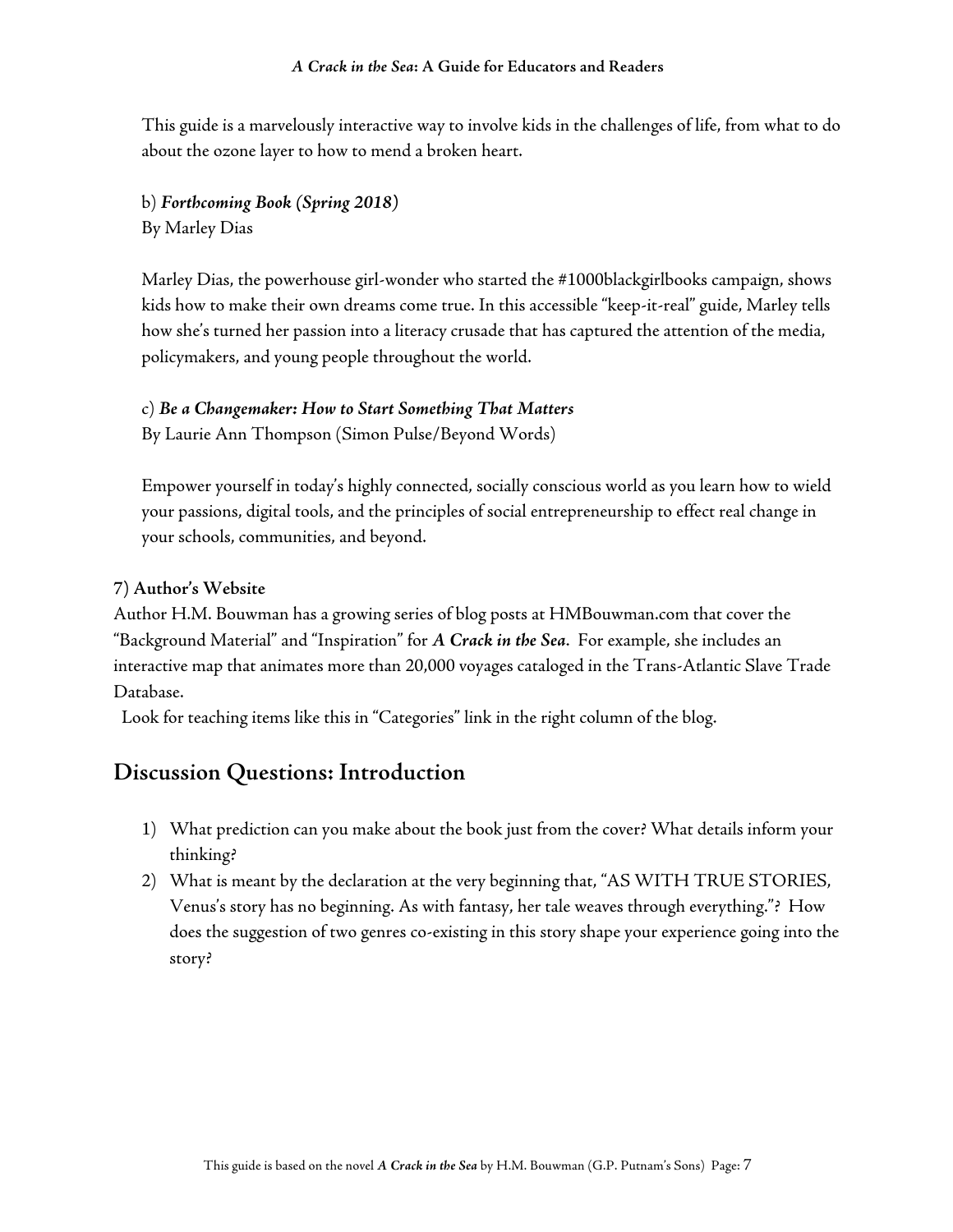- 1) Setting: After the first chapter, what do you know about the setting of the story? Use as many details as you can from the chapter to describe where we are, when the story takes place, and who the main characters appear to be. What are you curious about in terms of setting?
- 2) What is Pip's gift, and why might it be of importance to the people from Raftworld? What else do you know about Pip already?
- 3) Why is Kinchen so worried about Pip? What is it about Pip that makes Kinchen think he could be in danger? What does this reveal about Kinchen's role in Pip's life?
- 4) Character traits: Describe Kinchen and Pip using character traits, and provide textual evidence for your choices in one or two sentences each. Be sure to include page numbers for your evidence. Example: Kinchen is brave. Even though she wasn't invited to the governor's house, she sets out on her own to find her brother there and bring him home. (p. 8)
- 5) On page 7, the hair and skin color of the Raftworlders and the Islanders are described. On page 13, Ren is described as "the albino." What are you inferring about the racial makeup of this world? How does it make you feel that "white" skin is rare and not normal? How often does this happen in books you read?
- 6) Talk about Ren's relationship to Kinchen and Pip. What do you know about it so far in the story? How would you describe their family configuration?
- 7) Who are the Raftworlders? What brings them to Tathenn this time? What problems are they facing, and what does the Raft King hope to discover with Pip's help?
- 8) Is the role of the storyteller in Tathenn a valued one? How do you know? What is unusual about the stories this storyteller is known to share?
- 9) How do you think the governor handled the Raft King's declaration that he wants, "this boy, with his gifts. Only this boy." (p. 12)? How would you have handled the situation differently?
- 10) Narration: Describe the narrator of the story in the first three chapters. What is different about the point of view of the narratorial voice in the beginning of chapter three? How does that shift impact the reader?
- 11) Pip says in chapter three that it "felt good to have an audience when he was doing something right" (p. 16). What does this tell us about Pip? Can you recall a time when having an audience felt good to you?
- 12) Describe Pip's relationship with sea creatures using specific evidence from chapter three. What would you ask sea creatures if you could communicate with them? What other creatures would you like to talk to?
- 13) What does the Raft King want from the fish? Why?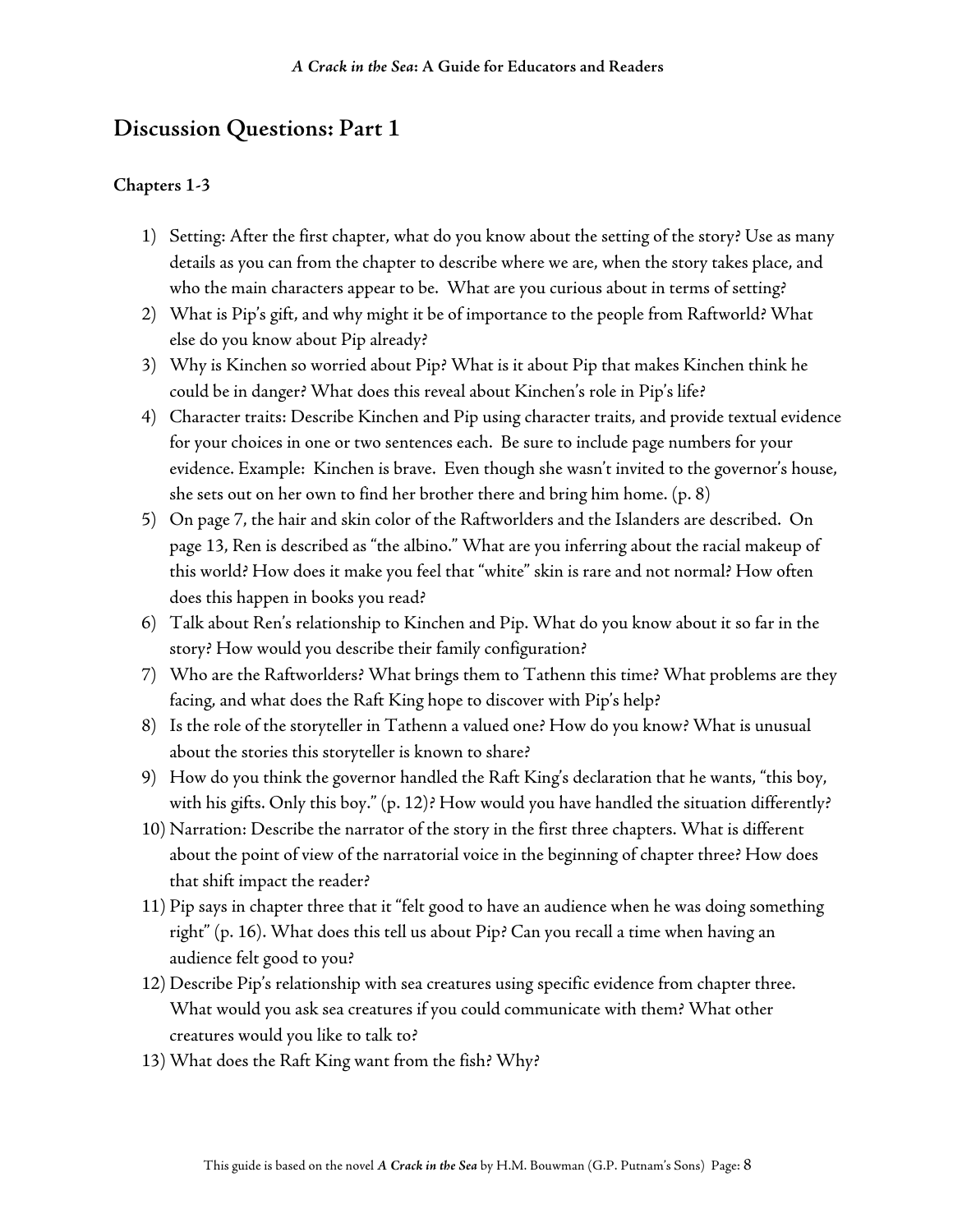14) What other characters can you add to your list of characters important to the story? What determines a character's' importance? Include two to three traits with evidence to describe them.

## **Chapters 4-7**

- 1) How does the Raft King respond to Kinchen when she appears in the garden? What does this tell us about him? How would you have handled that moment if you were her?
- 2) What is significant about Pip's explanation of why the fish jumped? What does it reveal about Pip? (p. 22)
- 3) What is similar about the way the governor and Kinchen see Pip? Does his inability to recognize humans the way he recognizes fish make him more childlike to you? Have you ever treated someone differently because their way of relating to you or others was unfamiliar?
- 4) What is surprising about the end of chapter 5? Would you have made the same decision as Pip? Why or why not? What do you think the powder is for?
- 5) Return to the letter from the governor on pages 28-29. Imagine the letter was delivered to Kinchen in one to two sentences only. What would they be? Why?
- 6) Make a prediction about what will happen next in the story. Use evidence from the text to explain your answer. Be sure to include Pip, Kinchen, and the person in the bag.
- 7) Return to the list of character traits, and add a word for Kinchen and Pip now. Explain your thinking using evidence from the story.

- 1) What is significant about Caesar's entry into the story? What does her explanation about why she was with Kinchen on the island reveal about the Raft King? What does her arrival imply about Pip's departure?
- 2) Describe the role of the illustration in the story. How does it impact the reader's experience?
- 3) What is Caesar's gift? Why didn't the Raft King want her to stay on Raftworld if she was able to do what she can? What do you think the doorway could be?
- 4) Prissy, the governor's cook, is someone who is "terrifying if she isn't on your side." (p. 43) What does that mean, and why won't the governor be "eating well for a long time"?
- 5) What is Ren's gift? Is it as important as the others?
- 6) What is your understanding of why Ren adopted Kinchen and Pip? Will he do the same with Caesar?
- 7) What does it mean if something is a "rash decision"? Why do you think Ren thinks this about the Raft King's quest?
- 8) Why does Ren decide to tell the story of Venus and her brother at this time? How might it impact Kinchen's hope to find Pip?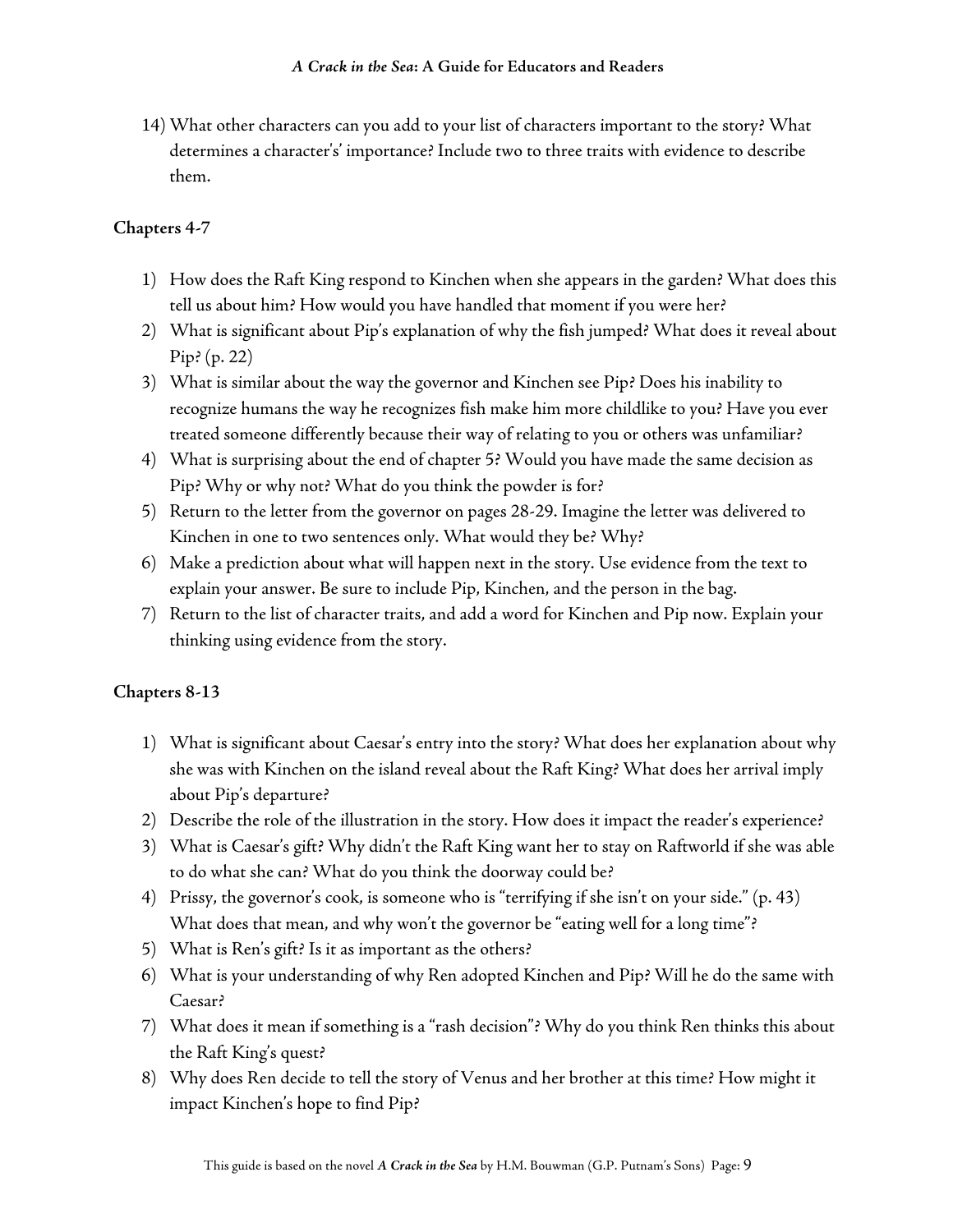- 9) What is Venus longing for in the first part of her story? Can you relate to what she is missing?
- 10) What is happening to Venus in her dream? (p. 59)
- 11) Writing and reading about victims of the slave trade (whether the story is fiction or nonfiction) can be very difficult. Does the racial background of an author impact their ability to tell a story about severe race persecution? Does the racial background of the reader make it harder or easier to read these stories? Why?
- 12) Think about what happened on that ship. Who would have had the opportunity to tell future generations about what transpired? Why would the Africans who remained on the ship not be given the opportunity to tell what they experienced on that journey? Why would the white crew of the boat not tell the truth about what happened? What does this make you think about how stories of enslaved Africans were lost forever?
- 13) The author suggests that Venus was "hopeful" that she and her family would stay together. Knowing what you do about the slave trade in North America, is it probable that her family would stay together? Can you imagine being forcibly taken from your home and then separated from your family for the remainder of your life?
- 14) Venus tells the reader that she was the "wrong age and sex to be left alone for long." (p. 64) What does she mean by this, and what does she think she can do to protect herself? Do you think her plan would have really worked?
- 15) What is the ghastly plan that the Captain has come up with, and what could Venus possibly do to stop it? What is your experience as a reader imagining this plan?
- 16) Imagine you are taking a photograph of what Kinchen, Caesar, and Ren encounter at the water's edge. What would be in the photograph? (You may describe it, or draw a picture. Be certain to include the most significant details in your drawing.)
- 17) Explain the shift in narratorial voice in Chapter 13. Why do you suppose Ren did not "know this part of the story"? What does that tell us about Ren? What is the "illogical" thinking in the end of this chapter?

- 1) Looking back to Part 1, we see that Pip's name was in parentheses on the title page next to Kinchen's name. Why did the author choose to do that? What can we assume the next section is about? Do you think Kinchen will appear back in the story in this section?
- 2) What does Pip feel guilty about when he wakes up in the boat? (p. 77) Have you ever had a similar experience with a friend or sibling? Do you think Pip will be able to take care of himself alone? Why or why not?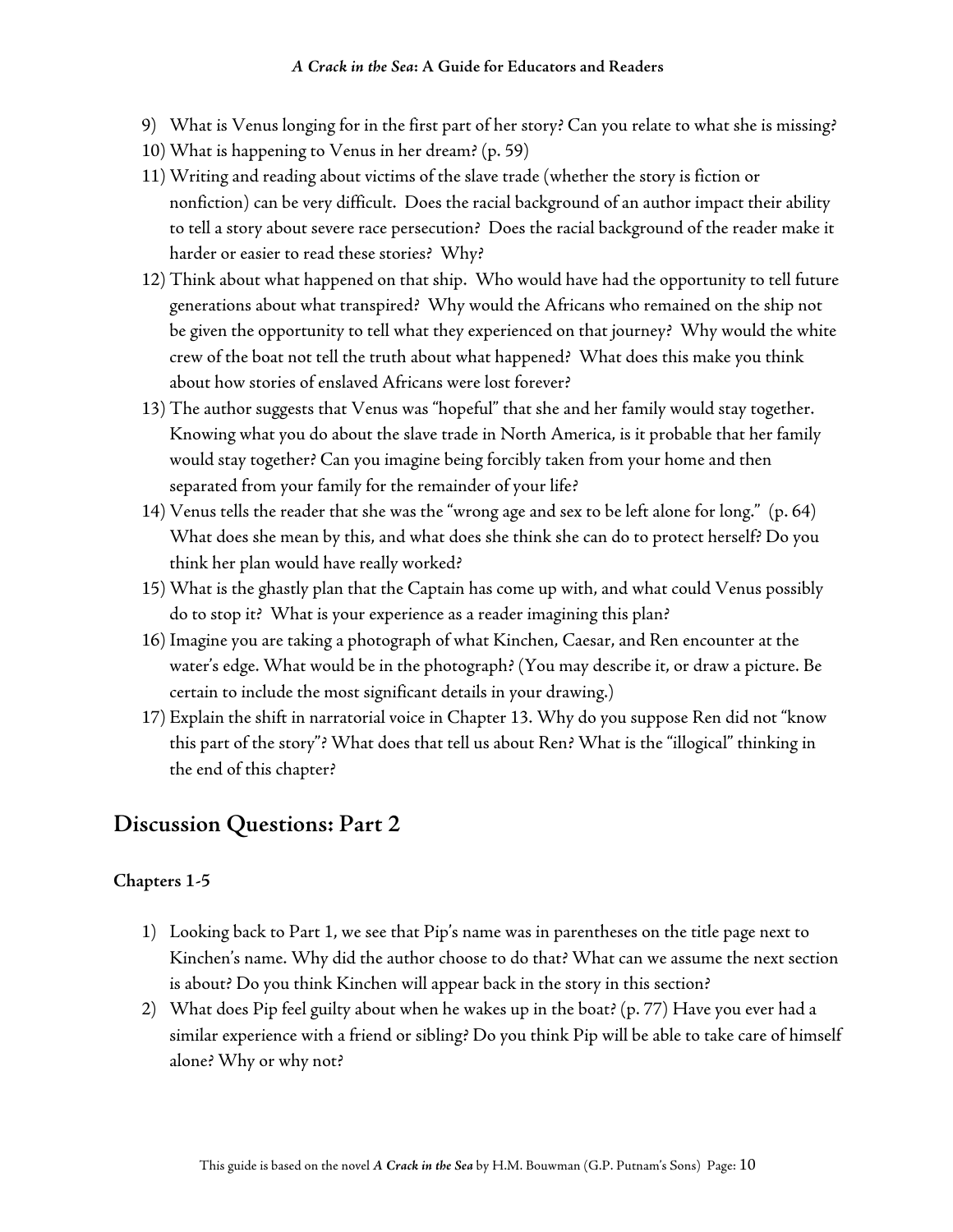- 3) What new information do we have about Pip's gift? Why didn't he reveal it to anyone before? Should Pip tell people about his inability to read faces? Why or why not? Have you ever wrestled with a trait of yours that you weren't sure others might understand or appreciate? What prompted you to share it if you did?
- 4) What is the problem on Raftworld that Pip is here to address? How would you address it? How do you think Pip can help? What adaptations have they already made to deal with the problem thus far? How is the setting on Raftworld unique?
- 5) Why is Pip locked up? Would Pip run away if he could? Why or why not? What happens when Jupiter questions if he is a prisoner?
- 6) Describe Jupiter. What do you think his role will be in the story? How does he pick up where Ren left off? Explain.
- 7) Suddenly there are several illustrations included in the story. Why now, and what is their role in shaping our experience of the story within a story of Venus and the others? Does the inclusion of the images minimize in some way the horror of what was really happening? Why or why not?
- 8) Venus, Swimmer, and Uncle Caesar combine their gifts and lead their people away from the ship. What are you feeling? Relief? Triumph? Something else?
- 9) Reliable estimates suggest that the number of people enslaved in Africa and brought to the Americas by way of the Middle Passage stands at somewhere near 12.5 million (although some estimates range much higher). Does giving Venus, Swimmer, and their people an escape make the fact that 12.5 million were enslaved easier to bear? Or does knowing that 12.5 million people had no escape from slavery or no "crack in the sea" make you feel the horror of slavery more acutely?
- 10) Why does Pip like stories? What is a favorite story of yours that you like to tell, or have told to you? What is it about that story in particular that you find comfort in?
- 11) How do you believe Jupiter's stories will help Pip understand his role on Raftworld? How are they helping the reader understand Pip's role in the story?
- 12) In Jupiter's next part of the story we learn that, "[Venus] knew something they did not: there was no safe place in the world to which they could return." (p. 111) Explain why this would be the case.
- 13) How does Venus ultimately make the decision to travel through the portal? Did she make it alone or with help? What is the portal?
- 14) Describe a time when you, or someone you know well, made a very difficult decision that may have had an impact on others. How was the process similar or different to how Venus made her decision?
- 15) What is the significance of Venus' name? Use evidence from the story.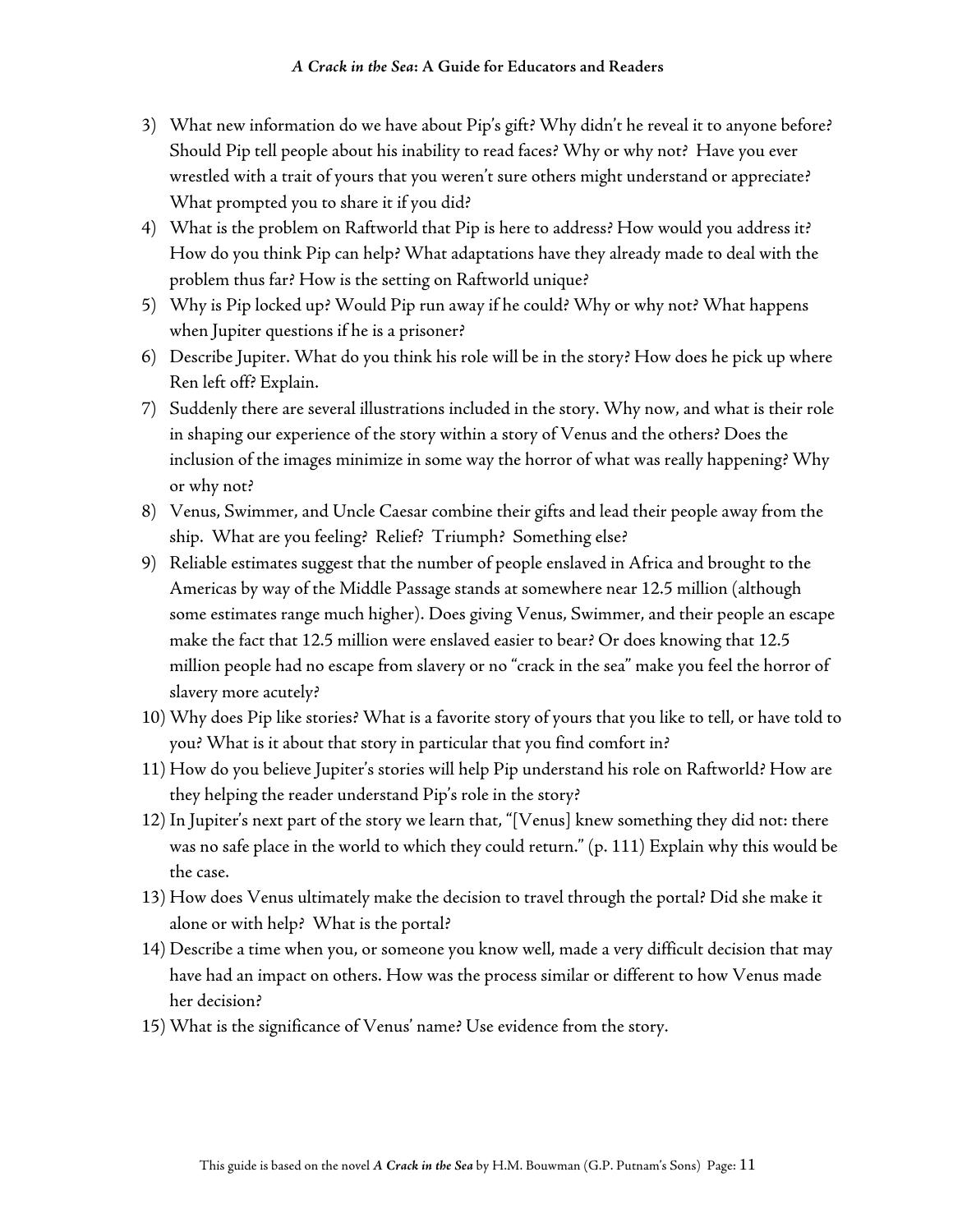### **Chapters 6-10**

- 1) Where did the group arrive? Draw a picture that answers the questions: What is the new setting to the story? Who are the significant characters in the picture?
- 2) What did Swimmer learn from the kracken? What role does the kracken play in the story?
- 3) Where is Venus most at peace and why? Where is a place where you are most comfortable in your mind and body?
- 4) Would you have been able to leave the island at this point? Where will they go on the rafts? How do you know?
- 5) Have you ever been in a leadership position and chosen to hand it over to someone else? Why or why not? Was it the right thing to do?
- 6) Where does this story leave Pip and the reader? What is Jupiter suggesting Pip consider? Do you agree with this approach?
- 7) Who is Amelia, and why was it important to share her story with Pip prior to him meeting with the Raft King next? What kind of an impact did Amelia's decision have on the Raft King? How do you imagine it may still be impacting him? Use specific quotes from the chapter to explain your thinking.
- 8) How is the Raft King planning to solve the population problem, and why does this worry Pip and Jupiter? Why would he need to bring others along?
- 9) How did Pip respond to the Raft King's request? What does this reveal about Pip at this moment in the story? Does this represent a shift from earlier? Add any new character traits to your Pip page, using evidence from the story to illustrate your point.
- 10) Have you ever stood up to someone or something in a way that surprised you? How did it make you feel?
- 11) What allowed Pip to arrive at his strategy to involve others in the decision-making process? How was his process similar or different to the choice Venus made?

## **Discussion Questions: Part 3**

- 1) What is your experience as a reader when you read that we are about to go on an "enormous detour"? Where are we going, and what parallels can you draw to other parts of the story just from the cover page?
- 2) Who is the character or characters that this section is going to be primarily focused on? Enter the name(s) of the character(s) on a trait chart and include at least three pieces of evidence to support your claim.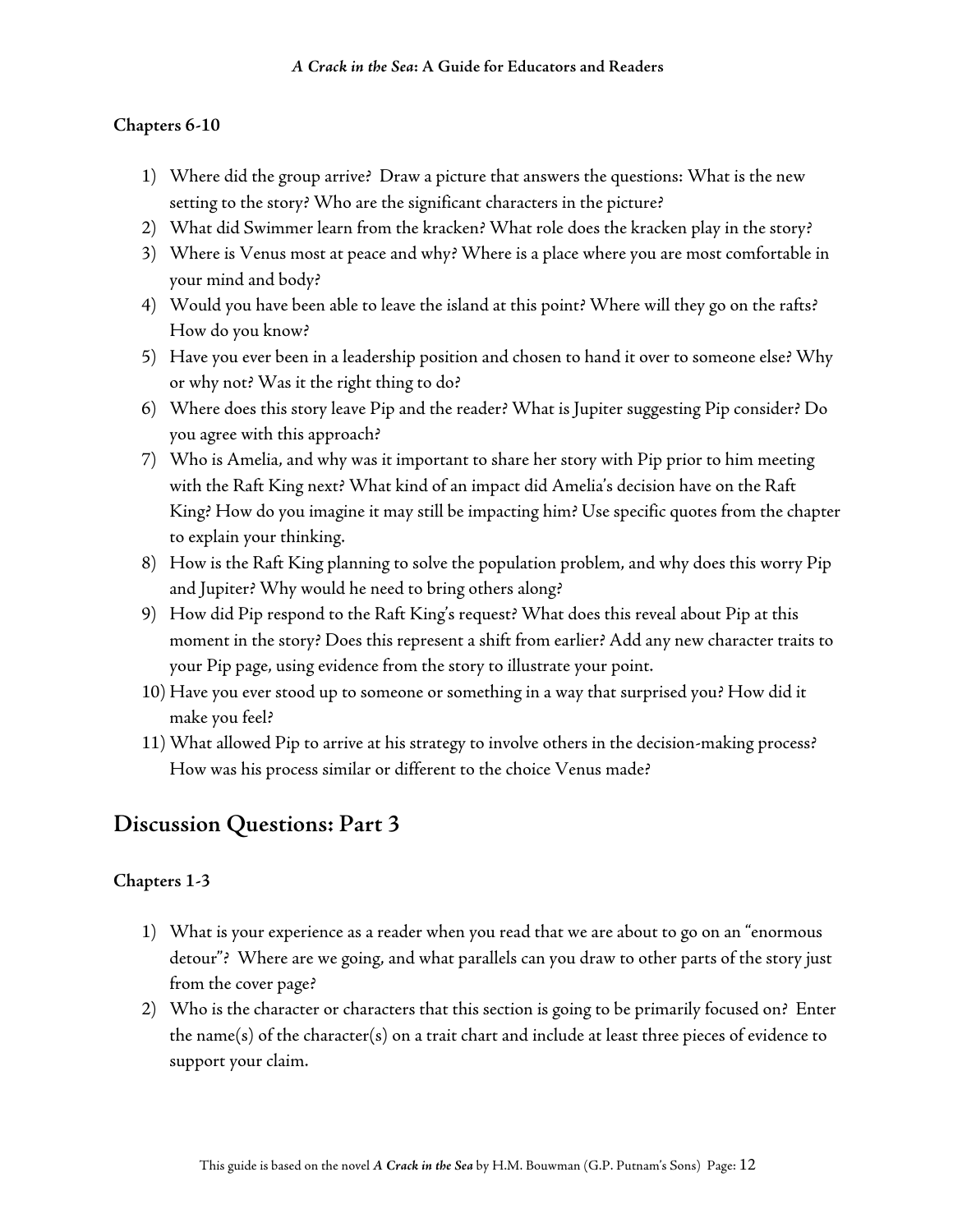- 3) On page 146, Thanh tells the reader that he is, "no good at anything except telling stories to himself—which is not a job anyone could make a living at." Do you agree or disagree with this statement? Make a prediction about how his storytelling might become integral to the larger narrative. What is the irony of this statement in the middle of this book?
- 4) Based on your background knowledge of Vietnam in 1978, where are Thanh, Sang, and the others headed and why? How does the setting impact the story at this moment? Could Sang have cared for her brother alone, given the situation, or did she require Uncle Truc's help?
- 5) If you were forced to leave everything behind suddenly, but were told that you could bring three books from home or school with you to a "new life," which books would you choose and why?
- 6) On the day of their departure, Thanh struggles to do two things. What are they? How hard would they be for you in his situation? Was what he did instead important?
- 7) Another picture appears in this section. How does it help to further our understanding of the story? Can you draw any comparisons between the placement of this image in the story and other pictures that have appeared? Explain.
- 8) What happened to Thanh at school, and how did his father react? Would he receive the same treatment today for his actions? Why or why not?
- 9) Why is Sang's appearance a concern to Uncle Hung? What do they want her to do about it and why? Would you make the changes they want her to make? Why or why not?
- 10) Leaving Vietnam is heartbreaking for them all. How are they all taking a big risk and what does it help you understand about the situation for them in Vietnam? What evidence do you have that it was not safe for them to stay? What evidence do you have that they would not be able to live a full and prosperous life if they remained in Vietnam?
- 11) Imagine that you are huddling in this boat during a bad storm. Describe from your own perspective what you are feeling physically and emotionally about the experience of the storm and the journey itself.
- 12) In chapter three, what does Sang reveal to Thanh that he had never considered before? Describe a time when a sibling or a friend revealed something that was difficult for them that took you completely by surprise. Who do you relate to more in this moment—Thanh or Sang? Why?
- 13) Describe the captain's interactions in your own words. What was most important about what he shared or did? How does the captain see Sang? How do you feel about this man?
- 14) How does Thanh's value shift at this moment? Does Thanh see his importance differently now?

#### **Chapters 4-9**

1) Describe the relationship between Mai and Thanh. Is it a static or shifting one?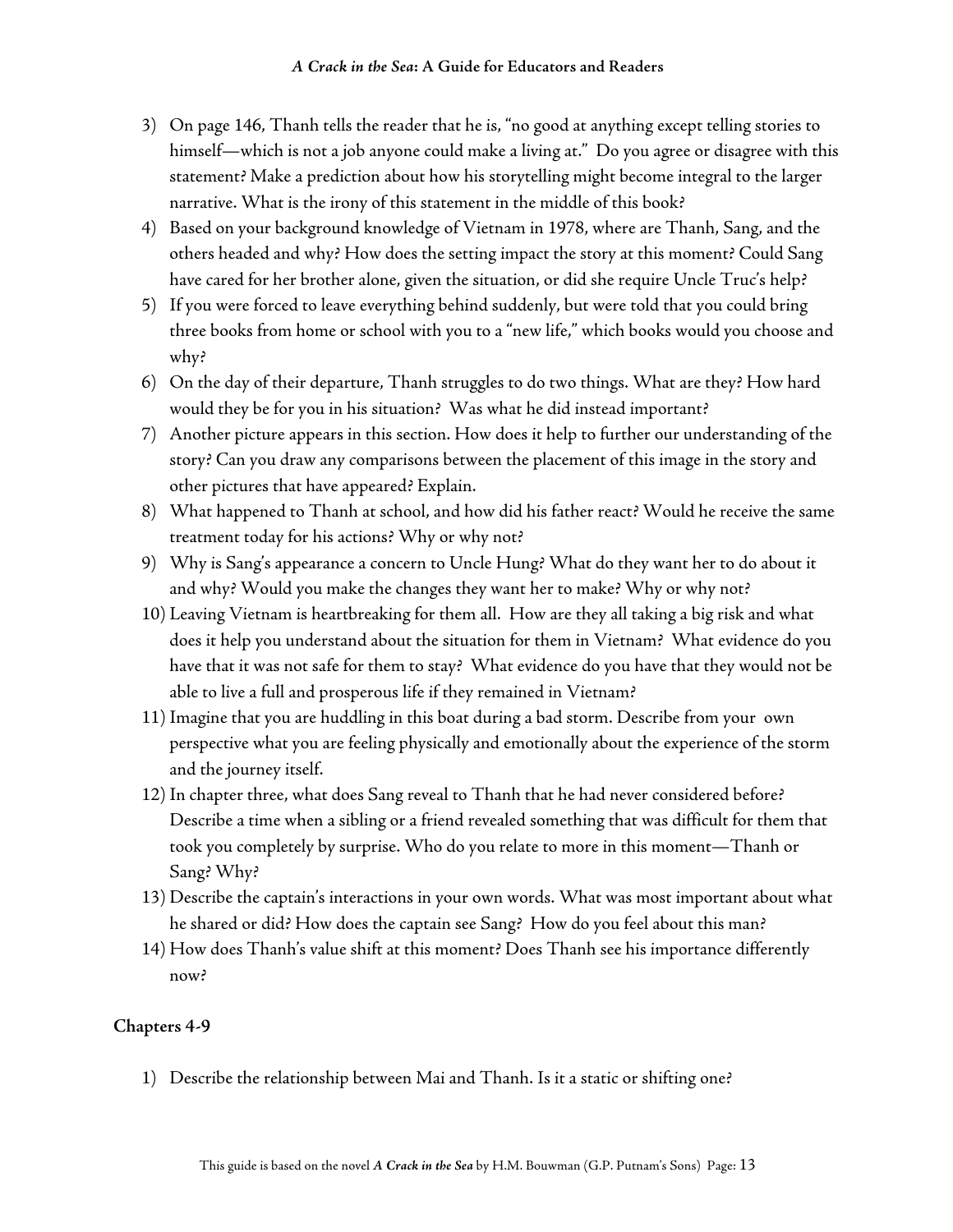- 2) What part of the pirates' attack will have the largest impact on the story of this group? Explain.
- 3) What was it that ultimately caused the pirates to stop when they did? What does this reveal about the larger human experience even in desperately dangerous and violent times?
- 4) Have you ever completely given up in a situation that was desperately hard? Can you relate to Thanh in this moment, or understand why he acted the way he did? What would you have said to him if you were his sister? Did this make Thanh a terrible person?
- 5) In chapter 7, who helps Thanh feel forgiven and able to return to himself? What wisdom does the character share, and do you practice the same thing in your own life?
- 6) Thanh tells a story to the group at a very critical moment in their journey. Why is his choice of story particularly relevant, and what does he learn about himself in the telling? Describe the impact this story had on the others.
- 7) What comparisons can you draw between this extended family's journey and what happens to Venus and her brother? Be specific.
- 8) What is a vortex? What happens when the boat enters it? Explain in your own words how they survive and where they end up.
- 9) Describe Mai's role in this transformative moment. What gift does she discover, and how might it become crucial to the larger story?
- 10) Why does the Kracken appear now? What are you coming to understand about the role of the Kracken? Is it a metaphor for something larger?

- 1) How has the author captured our attention at the end of chapter 1?
- 2) Do the krackens have a consistent or varied role in the story? Explain with evidence from the story. What character trait would you assign to this one? Why?
- 3) How is this journey like/unlike other journeys central to the story? How is the larger story starting to come together? Or is it?
- 4) What is Kinchen afraid of at the end of chapter 2? What would you do if you were her? Why? Would you trust Caesar?
- 5) Why is Kinchen reluctant to help the Raft King? How is Caesar's perspective different from hers?
- 6) On page 256, we learn more about Caesar's previous family history on Raftworld. Why is Kinchen surprised to learn this about Caesar? Are you? Why or why not? What choice do you think Caesar will make about her next "family"? What will it look like?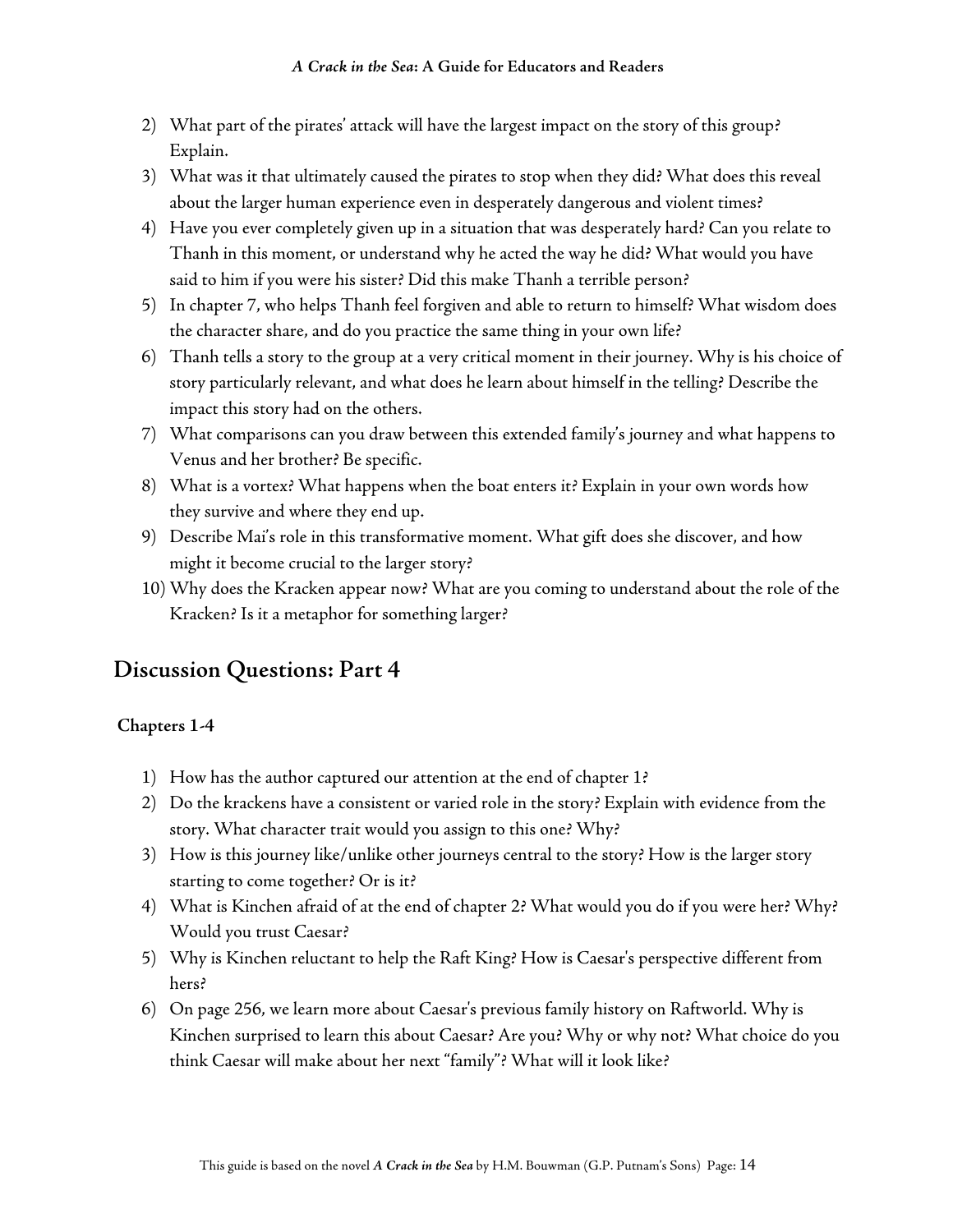- 7) Explain how the residents of Raftworld react to the king's proposal. How does the king react to their decision?
- 8) How is the king's leadership shifting in this section of the story? Is this the sign of a strong or weak leader? Why?

- 1) Why does this part of the story get its own section entirely?
- 2) Summarize in your own words what the Raft King is seeking and how he might eventually arrive where he is hoping to go. What does his consideration not to force others to join him reveal about his character?
- 3) How did the loss of his adoptive mother impact him overall?

## **Discussion Questions: Part 6**

- 1) Describe the narratorial voice in this story. What is unique about the tone and/or insertion of the narrator in the opening paragraph on page 269? Would you consider the narrator to be a character in the story? Explain.
- 2) How is this part of the book organized differently than all the other parts? What function do the stories within the story have on your overall experience as a reader?
- 3) On page 271, two guards explore with Jupiter the possibility that looking for Africa is both a metaphor and real. Does this idea echo larger metaphors of "the journey" in the story as a whole?
- 4) Pip struggles to find an opportunity to speak, but when he does, what he says is critical to the story and to the people of Raftworld. What did he reveal that might allow for "everything to come together"?
- 5) Pip and Kinchen's relationship reaches a new understanding in chapter 1. How did it come about, and which of the two characters do you relate to more? Are they both evolving into a new understanding of themselves and each other?
- 6) What is Pip worried the Raft King might do with this new knowledge? Do you share his fear? Why or why not?
- 7) In your own words, tell us what happens in chapters 2 and 3.
- 8) Why is Thanh's telling of Amelia Earhart's story as important to the Raft King as it it to Thanh himself?
- 9) Jupiter takes on a critical role to Thanh in chapter 4. What is it, and how does it connect to other characters in the story? How does Jupiter facilitate Thanh's fuller arrival into his own gifts? How is Sang also on a personal journey of self discovery in this chapter? Which of the two characters do you relate to more?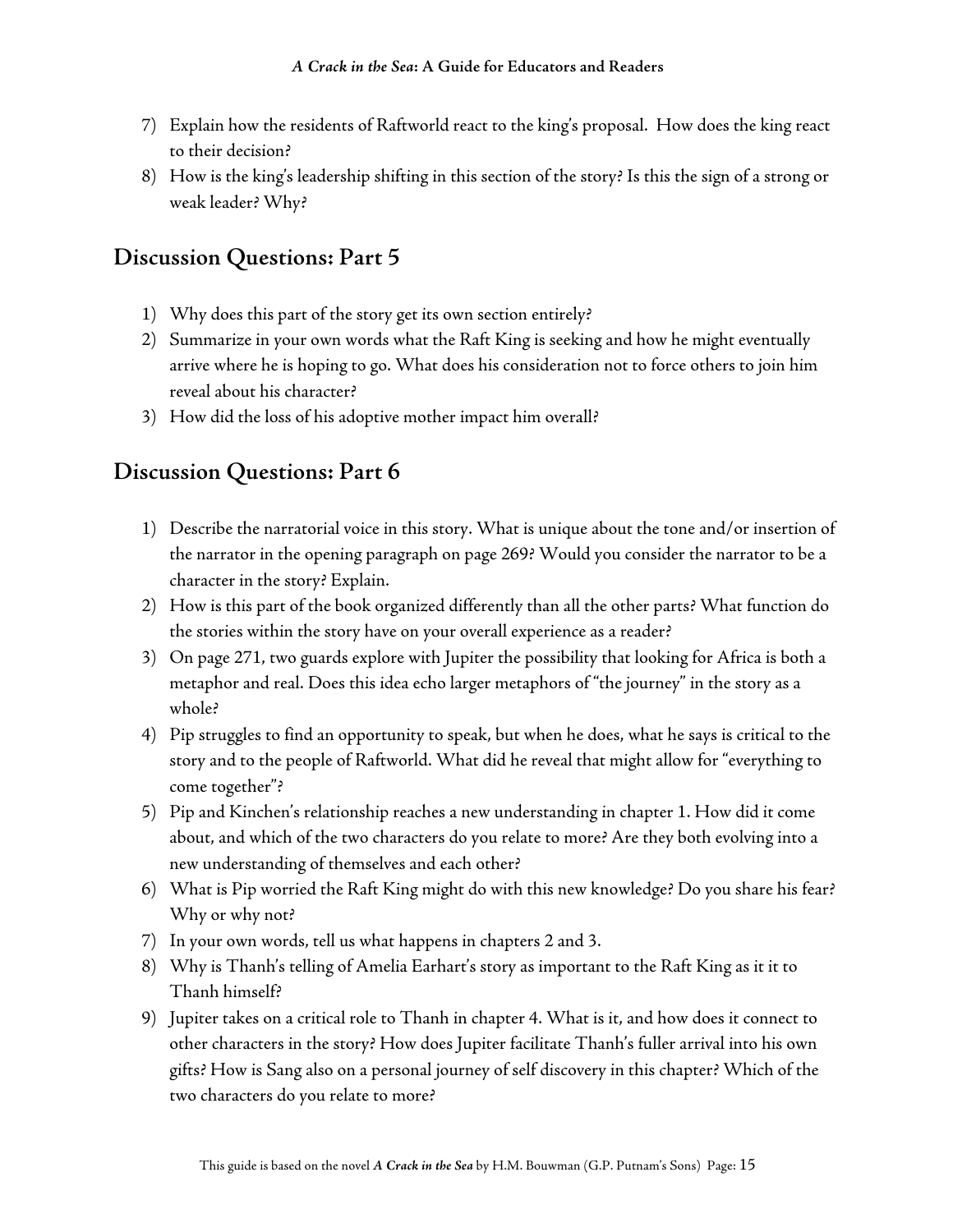- 10) How would you summarize Putnam's character and his thinking about his own journey at the end of chapter 5? Why is he referred to as Putnam and not "Raft King" in the chapter's title?
- 11) What is Mai worried about at the end of chapter 6? How is the encounter forcing the characters to see each other and themselves differently? Can you recall an event when you were called to push yourself to try something difficult for you, and it was worth it?
- 12) As the action speeds up toward the end of the story, the characters make many important discoveries, and connections are made between characters. Pick either Mai or Caesar to explore at this moment, in terms of how they have changed since you first encountered them.
- 13) By the end of Part 6, has the narrator's suggestion that "Everything Comes Together, We Hope" been realized? What has or has not come together? What prediction can you make for the remaining parts of the book? Use evidence to support your thinking.

- 1) Both Thanh and the Kracken have to choose who they will stay with and what world they will remain in. Can you relate to either Thanh or the Kracken's experience of loss at this moment? Have you ever had to say goodbye to a dear friend for what you thought would be forever? Explain.
- 2) Talk about the Kracken's position between the two worlds as a metaphor. What is the role that the Kracken plays in this story at this moment?
- 3) Find the passages on page 326 and 331 where Pip makes two significant discoveries about himself, and put into your own words how Pip sees himself differently now. How can you connect to his thinking about "needing" to hide? Is there any part of yourself that you used to hide from others until you realized it was an important part of you, too?
- 4) How does the Raft King make it clear in chapter 2 that he, too, has indeed changed? At what moment does he make that clear to us? Explain.
- 5) Jupiter disagrees with Kinchen about her lack of a magical special gift. What does she claim that she has instead? Do you see yourself as more like Pip, Jupiter, or Kinchen? Explain.
- 6) What is the significance of the Kracken's name she gave herself? What could her new name mean for the future of Raftworld?

## **Discussion Questions: Part 8**

1) What is the intention of the narrator saying, "this is all her story"? Could Venus be considered the ancestor of everyone in the second world (even though she is not biologically related to each of them)? How far can you go back in your biological or adopted family to identify the one person who affected where and how you live?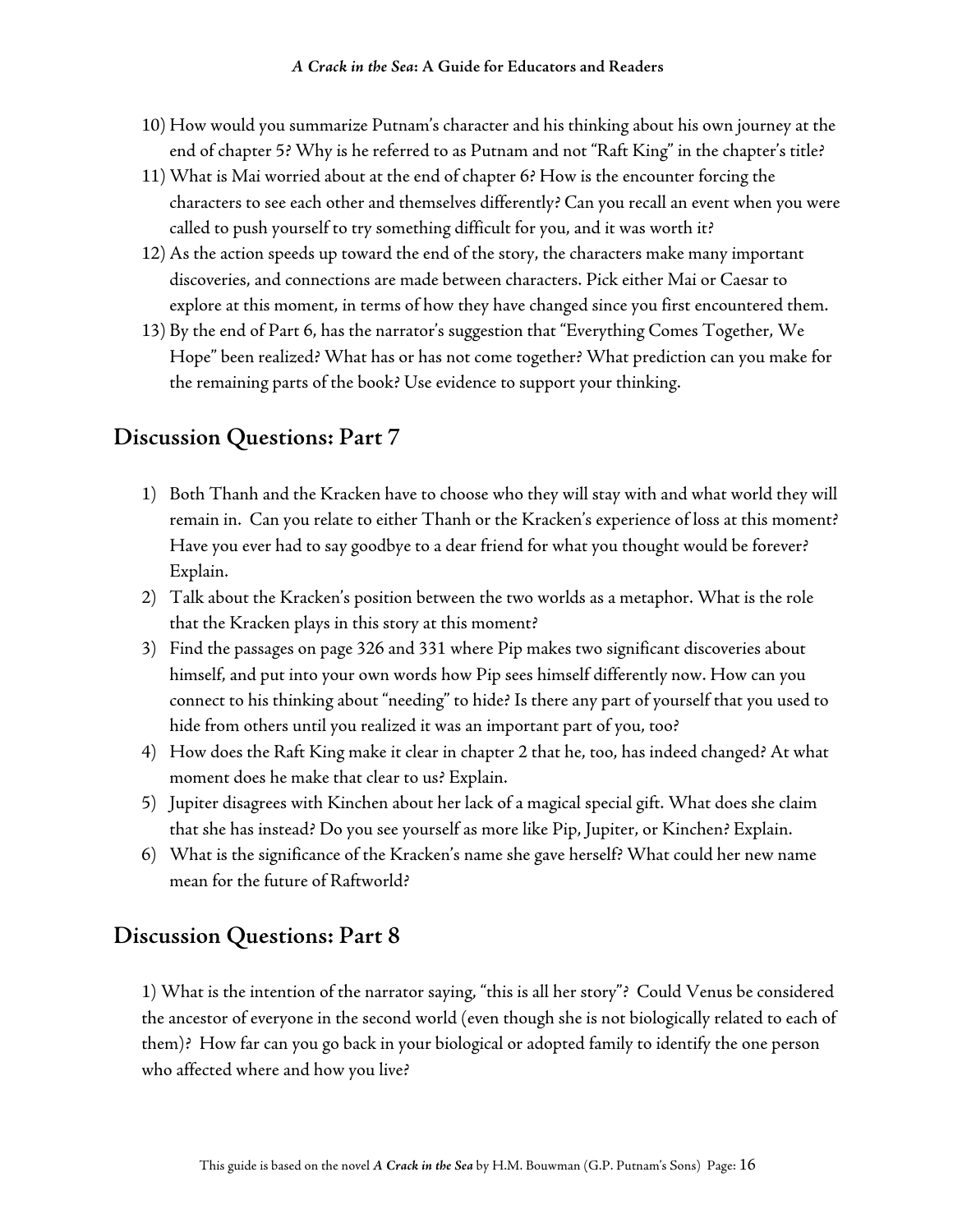- 1) Why is it important to the novel to close with Venus's story?
- 2) What does Venus fear will happen if she stops moving? If she stands still? Can you relate to this? Are you someone who is always on the go? Always trying to do the right thing? The next thing?
- 3) Consider the time in which this part of the story takes place. Why is the ceremony of the exchange necessary for Venus to participate in? Does the language of the ceremony still seem important or necessary today? Why or why not?
- 4) What is significant about the leadership configuration on the island? What does it make Venus question about herself? Does working on a project with someone whose style is very different from our own make it harder or easier or both? Explain.
- 5) Explain the importance of the statue in Venus' later life, and the importance of her in the statue's life. Did the statue's identity take you by surprise? How does it bring part of the story full circle? What does it mean that Venus has "forgiven" him? Does this amount to one being forgiven for participating in the slave trade? Is that possible?
- 6) How is the depiction of Venus's death significant to the story? What does it reveal about the relationship of the Kracken to the story?

## **Discussion Questions: Afterword and Beyond**

- 1) What does the afterword reveal about the author's writing process? About her choice to write this book?
- 2) How is the *Zong* slave ship central to the story from her point of view? Why did she choose to incorporate such a complicated and horrific story into her own? Why is the telling of this story today so important and necessary according to her? Do you agree?
- 3) Now that you know that the *Zong* incident was real, how do you feel about the author offering a "friendly portal" to escort the victims into "another world"? Do you think the author offering an escape for the *Zong* victims in her fiction makes you feel more deeply for the victims of the real incident? Or does it let you feel more comfortable about that loss? Are there ethical considerations for using the deaths of real people to tell a fictional story?
- 4) Did reading this book make you experience the slave trade differently? Do you want to know more? As an American, do you have a responsibility to learn more about the 12.5 million people who were enslaved? Is their history a part of your history? Why or why not?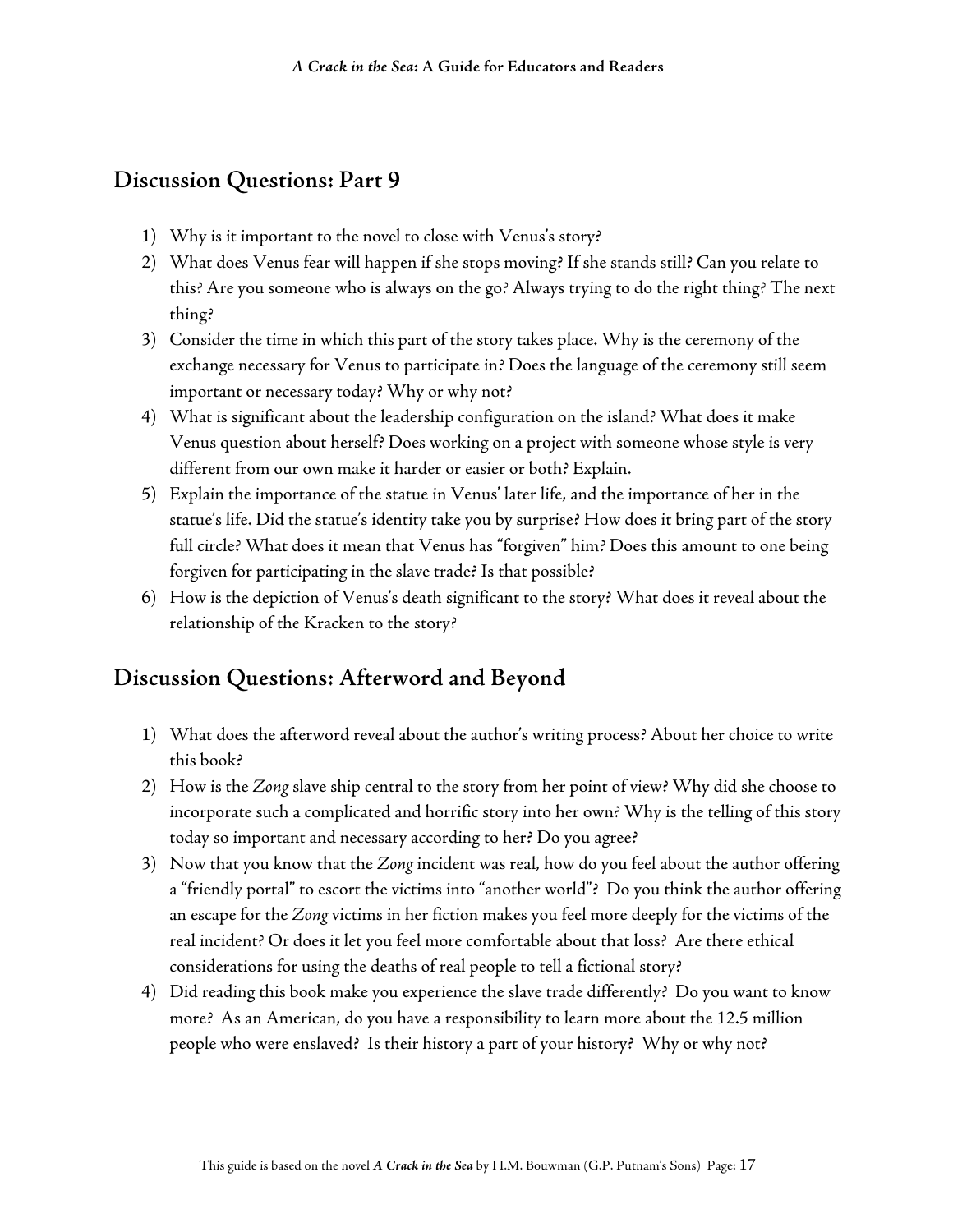- 5) Had you heard of the Vietnamese "Boat People" before you started to study this book? Are you curious to know real stories of why families left everything behind and risked their lives at sea for a better future?
- 6) Can you make connections between the story of Thanh and his extended family and the news reports about refugees that have been crossing the Mediterranean Sea from Syria and other countries in the past few years? Do you have a better feeling for what it must be like to be in one of those boats? If you could give those families "a crack in the sea," would you? Or do you feel like we should be able to help them here in the "first world"?
- 7) Where does the intersection of real history and fantasy occur most prominently in the larger story? In your own words, why does the author claim she struggled with this blending of the two? Look back at page 50. How does Ren's assertion that, "just because it's a story doesn't mean it isn't real" connect here?
- 8) What is the purpose of fantasy as a genre according to Bouwman? Do you agree? Are there other genres and art forms that address the same need? Explain.
- 9) Does the Afterword impact your thinking about the whole story? What would you say is the most important message the author would like you to take away from the story? Is there only one?
- 10) What is an allegory and how does it play a role in this story?
- 11) How many different ways is leadership depicted in this story? Pick one or two to discuss. What message is the author trying to convey about leadership styles?
- 12) Do the sibling pairs in the story remind you of each other? How?
- 13) Is the depiction of the harmonious multiracial community in the second world a believable one? Could you ever see our world being that way? Why or why not? What would need to happen for us to move toward a world like that?
- 14) Is there a dominant configuration of a "family" in this book? How is it similar or dissimilar to your own understanding of family? What roles do adoption and chosen family play in all of the character's stories?
- 15) Pick a character to describe in terms of a shift or journey, and create a visual representation to depict the journey like a timeline or map.
- 16) The Kracken describes Thanh's loss as "deep" and empathizes with him. Talk about the theme of loss in the story, and how it may or may not relate to water.
- 17) Draw a map of the two worlds and how they relate to each other. Place the various characters on the map in a way that illustrates their travels between the worlds. Be sure to include the krakens, the portals, and as many details that complete the setting as you know.
- 18) Consider the final two paragraphs of the Author's Note (p. 356). If there is no "crack in the sea" for the people forced to take the Middle Passage or for refugees lost at sea, what is our responsibility as readers and global citizens to make this world better? What do you want to change? How can you start to make that happen?